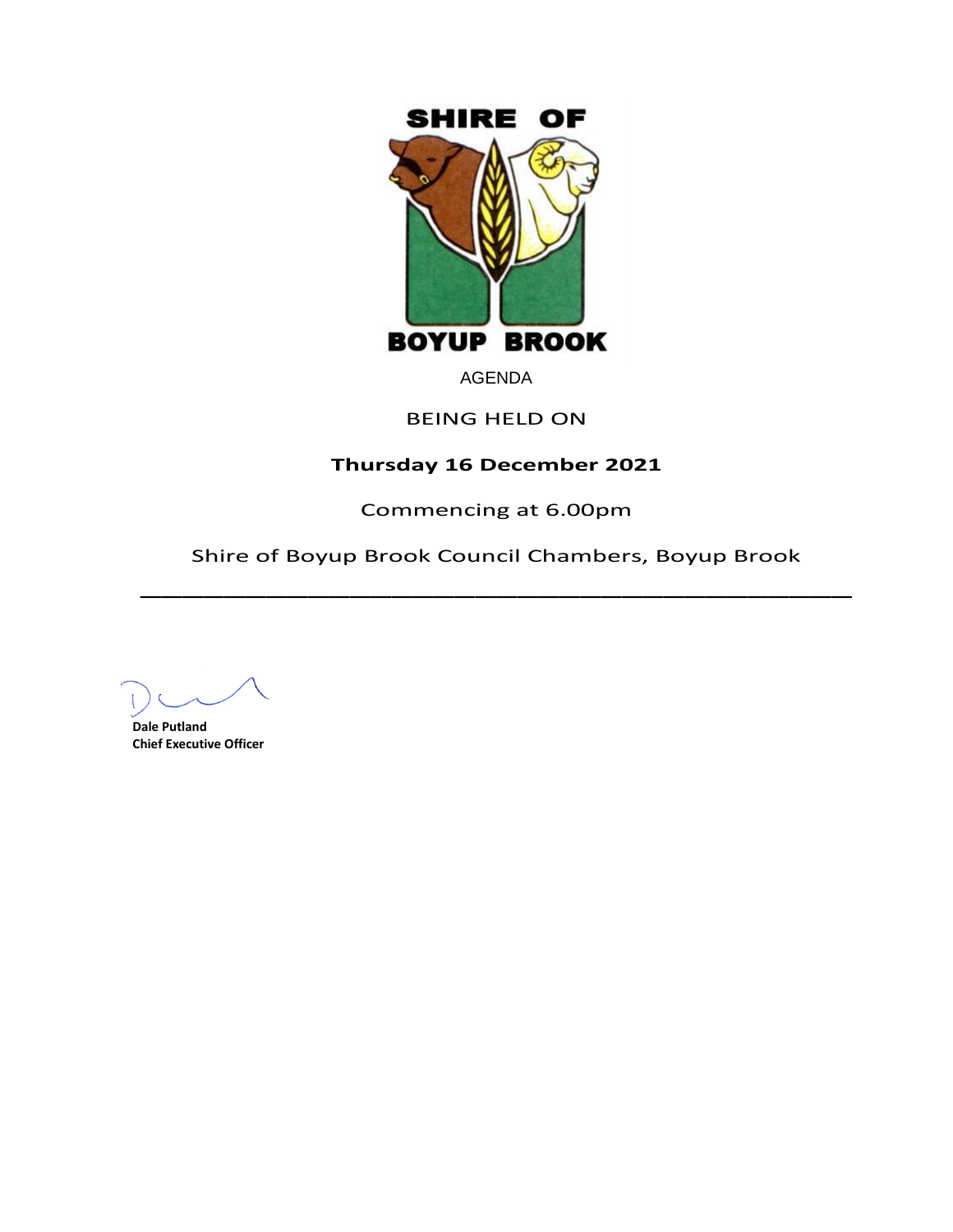#### TABLE OF CONTENTS

| $\mathbf 1$ .            |                                                                       |  |
|--------------------------|-----------------------------------------------------------------------|--|
| 2.                       | RECORD OF ATTENDANCE/APOLOGIES/LEAVE OF ABSENCE PREVIOUSLY APPROVED 3 |  |
| 3.                       | RESPONSE TO PREVIOUS PUBLIC QUESTIONS TAKEN ON NOTICE 3               |  |
| 4.                       |                                                                       |  |
| 5.                       |                                                                       |  |
| 6.                       |                                                                       |  |
| 7.<br>7.1                |                                                                       |  |
| 8.                       |                                                                       |  |
| 9.                       |                                                                       |  |
| 10.1                     |                                                                       |  |
| 10.2<br>10.2.1<br>10.2.2 |                                                                       |  |
| 10.3<br>10.3.1           |                                                                       |  |
| 10.4.1                   |                                                                       |  |
| 11                       |                                                                       |  |
|                          |                                                                       |  |
|                          | 13 URGENT BUSINESS BY APPROVAL OF THE PRESIDENT OR A MAJORITY OF  18  |  |
|                          |                                                                       |  |
|                          |                                                                       |  |
| 15                       |                                                                       |  |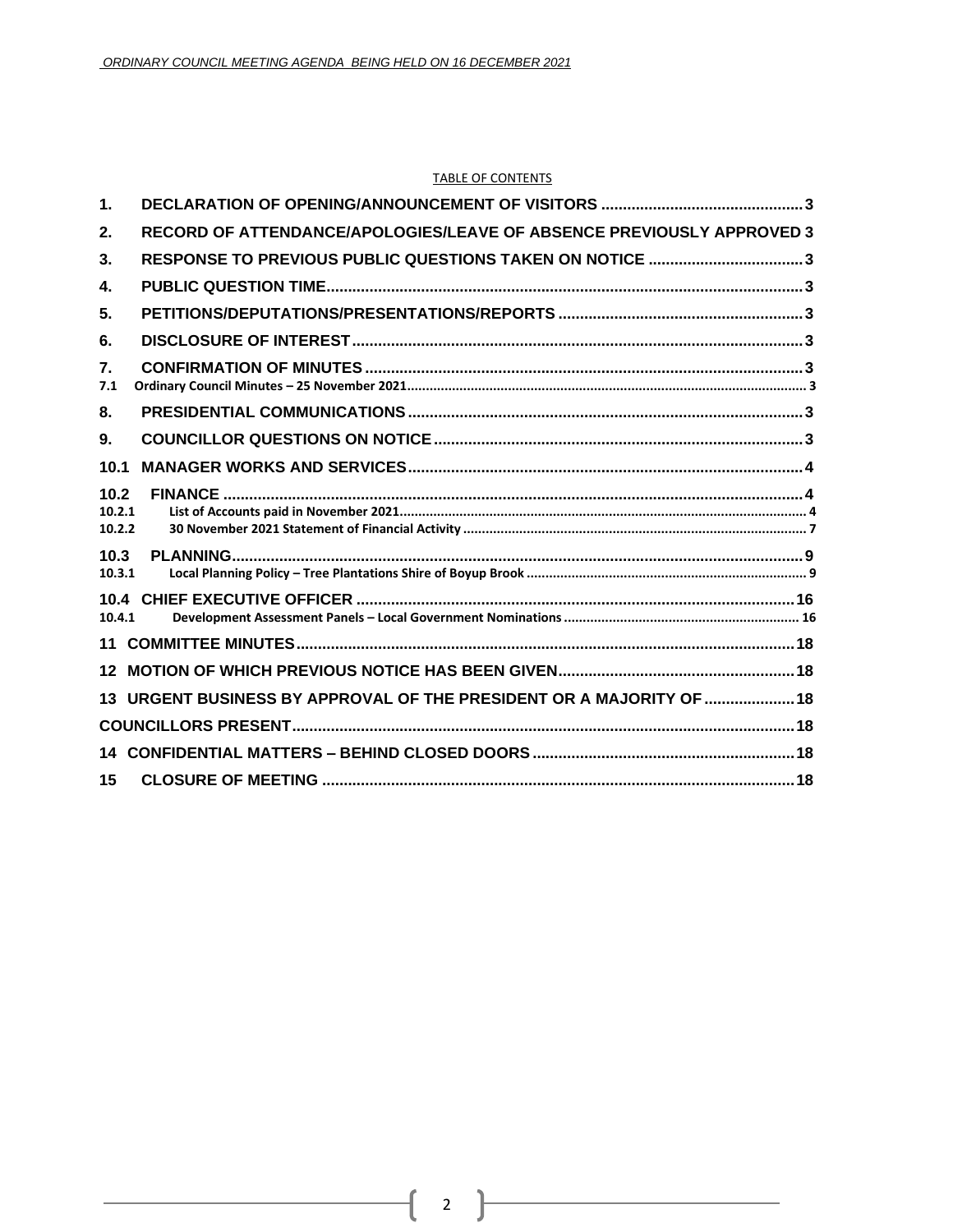# <span id="page-2-0"></span>**1. DECLARATION OF OPENING/ANNOUNCEMENT OF VISITORS**

*We acknowledge and pay our respects to the traditional custodians of the land on which we meet and work.*

# <span id="page-2-1"></span>**2. RECORD OF ATTENDANCE/APOLOGIES/LEAVE OF ABSENCE PREVIOUSLY APPROVED**

| PRESENT: | <b>Shire President</b>                                                                                                                                                                                                                                                                                                                                            | <b>Richard Walker</b>   |
|----------|-------------------------------------------------------------------------------------------------------------------------------------------------------------------------------------------------------------------------------------------------------------------------------------------------------------------------------------------------------------------|-------------------------|
|          | Deputy Shire President                                                                                                                                                                                                                                                                                                                                            | Helen O'Connell         |
|          | Councillor                                                                                                                                                                                                                                                                                                                                                        | Sarah Alexander         |
|          |                                                                                                                                                                                                                                                                                                                                                                   | Steele Alexander        |
|          |                                                                                                                                                                                                                                                                                                                                                                   | Philippe Kaltenrieder   |
|          |                                                                                                                                                                                                                                                                                                                                                                   | Darren E King           |
|          |                                                                                                                                                                                                                                                                                                                                                                   | Kevin J Moir            |
|          |                                                                                                                                                                                                                                                                                                                                                                   | Adrian Price            |
|          |                                                                                                                                                                                                                                                                                                                                                                   | <b>Charles Caldwell</b> |
|          | $\bigcap_{i=1}^n \bigcup_{i=1}^n \bigcap_{i=1}^n \bigcup_{i=1}^n \bigcup_{i=1}^n \bigcup_{i=1}^n \bigcup_{i=1}^n \bigcup_{i=1}^n \bigcup_{i=1}^n \bigcup_{i=1}^n \bigcup_{i=1}^n \bigcup_{i=1}^n \bigcup_{i=1}^n \bigcup_{i=1}^n \bigcup_{i=1}^n \bigcup_{i=1}^n \bigcup_{i=1}^n \bigcup_{i=1}^n \bigcup_{i=1}^n \bigcup_{i=1}^n \bigcup_{i=1}^n \bigcup_{i=1}^n$ | المستقلحات والمتلاح     |

| Chief Executive Officer    | Dale Putland            |
|----------------------------|-------------------------|
| Manager Works & Services   | Wayne Butler            |
| Acting Executive Assistant | <b>Heather Aldridge</b> |

LEAVE OF ABSENCE: APOLOGIES:

MEMBERS OF PUBLIC:

# <span id="page-2-2"></span>**3. RESPONSE TO PREVIOUS PUBLIC QUESTIONS TAKEN ON NOTICE**

<span id="page-2-3"></span>**4. PUBLIC QUESTION TIME**

# <span id="page-2-4"></span>**5. PETITIONS/DEPUTATIONS/PRESENTATIONS/REPORTS**

The Country Music Club of Boyup Brook will be giving a 10 minute power point presentation.

# <span id="page-2-5"></span>**6. DISCLOSURE OF INTEREST**

# <span id="page-2-7"></span><span id="page-2-6"></span>**7. CONFIRMATION OF MINUTES**

# **7.1 Ordinary Council Minutes – 25 November 2021**

# **OFFICER RECOMMENDATION – ITEM 7.1**

**That the minutes of the Ordinary Council Meeting held on Thursday 25 November 2021 be confirmed as an accurate record.**

# <span id="page-2-8"></span>**8. PRESIDENTIAL COMMUNICATIONS**

# <span id="page-2-9"></span>**9. COUNCILLOR QUESTIONS ON NOTICE**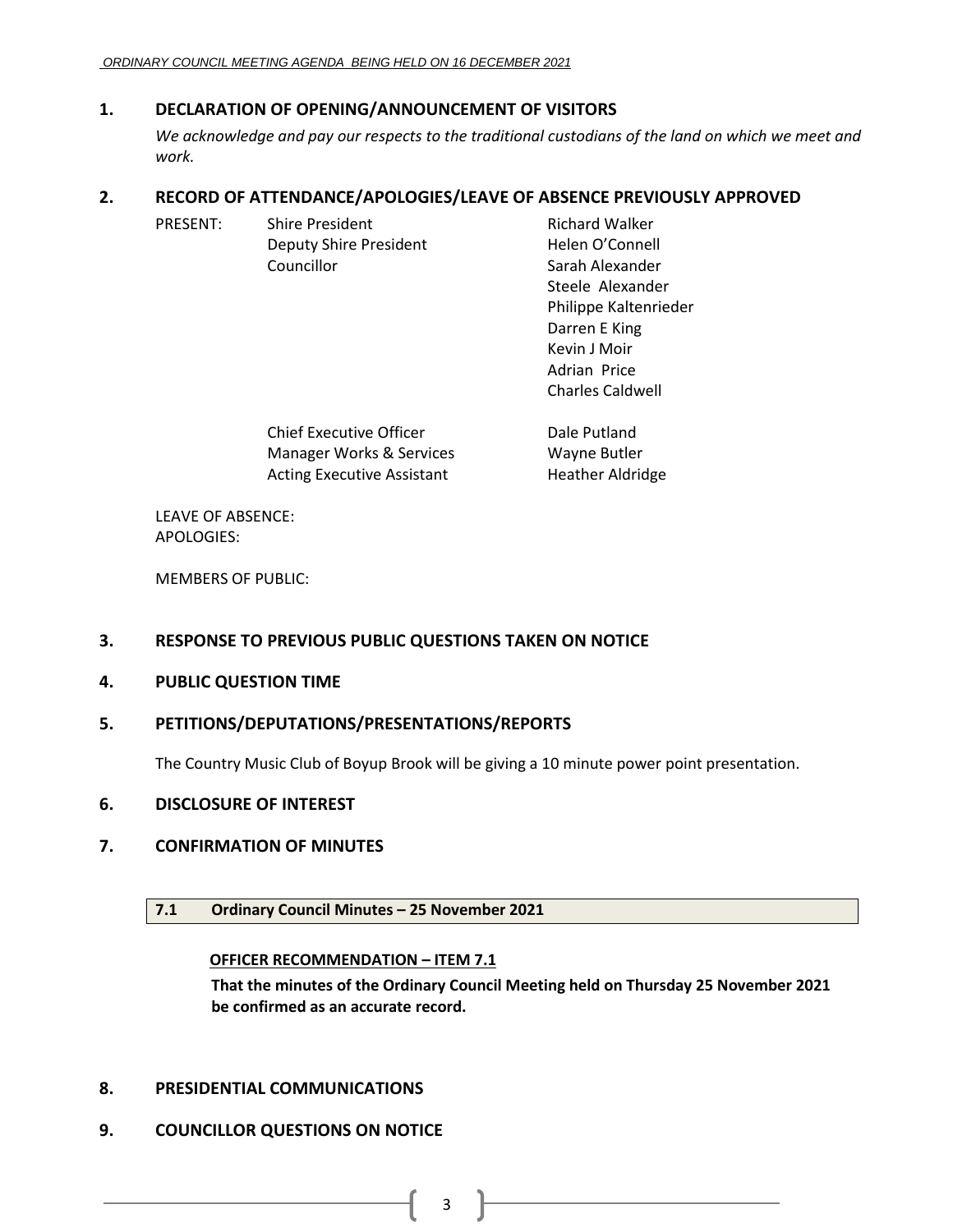#### <span id="page-3-0"></span>**10.1 Manager Works and Services**

Nil

# <span id="page-3-1"></span>**10.2 FINANCE**

#### <span id="page-3-2"></span>**10.2.1 List of Accounts paid in November 2021**

| Location:                                   | Not applicable                          |
|---------------------------------------------|-----------------------------------------|
| <b>Applicant:</b>                           | Not applicable                          |
| <b>File:</b>                                | FM/1/002                                |
| <b>Disclosure of Officer Interest:</b> None |                                         |
| Date:                                       | 06/12/2021                              |
| Author:                                     | Ben Robinson – Finance Manager          |
| <b>Authorising Officer:</b>                 | Dale Putland – CEO                      |
| Attachments:                                | Yes – List of Accounts Paid in November |
|                                             |                                         |

#### **SUMMARY**

In accordance with the *Local Government (Financial Management) Regulations 1996* the list of accounts paid in November 2021 are presented to Council.

#### **BACKGROUND**

This report presents accounts/invoices received for the supply of goods and services, salaries, and wages, and the like which were paid during the period 01 to 30 November 2021.

#### **COMMENT**

The attached listing represents accounts/invoices the shire paid by cheque or electronic means during the period 01 to 30 November 2021.

#### **CONSULTATION**

Nil

### **STATUTORY OBLIGATIONS**

Local Government (Financial Management) Regulations 1996, Regulations 12 and 13 apply and are as follows:

*12. Payments from municipal fund or trust fund*

*(1) A payment November only be made from the municipal fund or the trust fund —*

*(a) if the local government has delegated to the CEO the exercise of its power to make payments from those funds — by the CEO; or*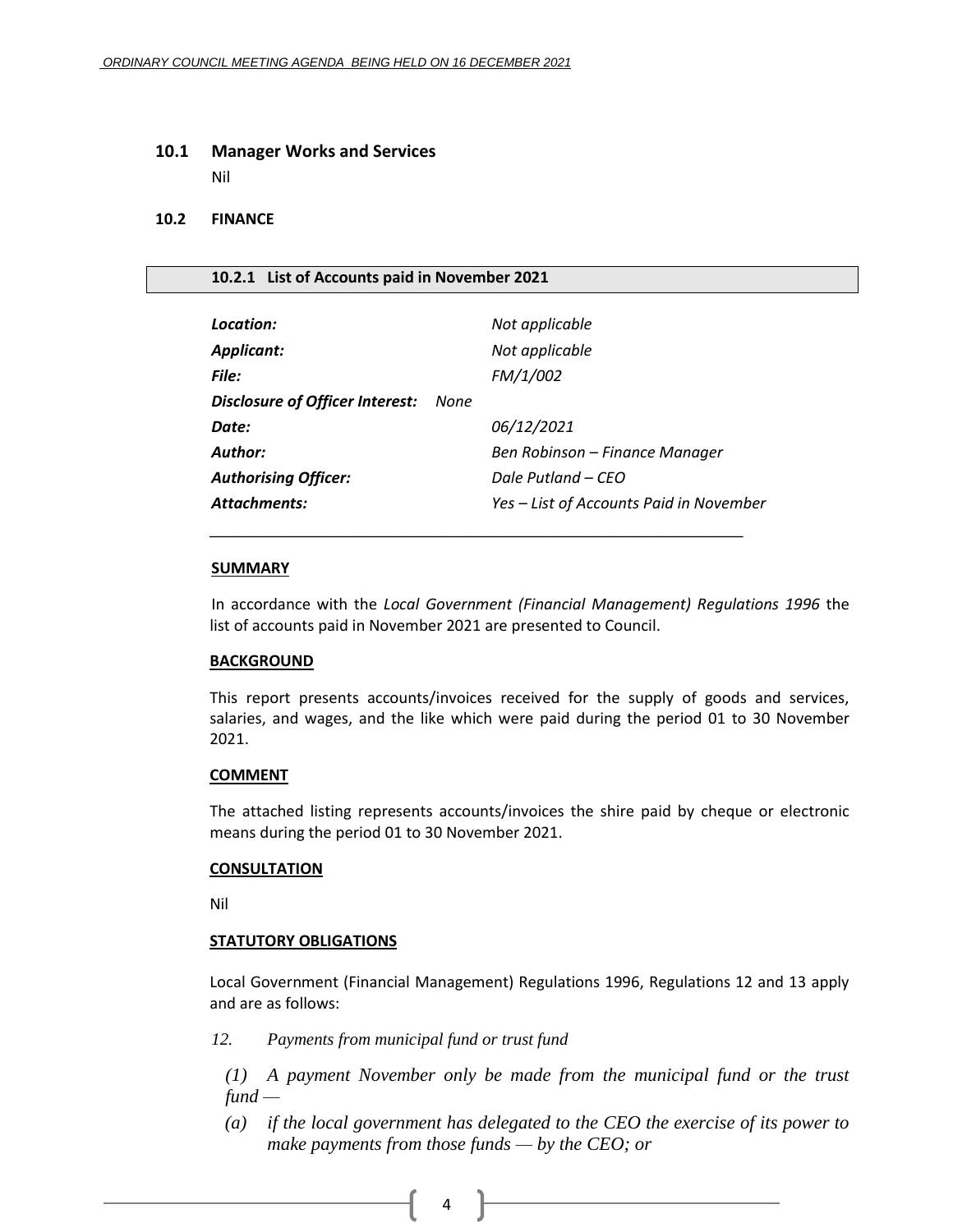*(b) otherwise, if the payment is authorised in advance by a resolution of the council.*

- *(2) The council must not authorise a payment from those funds until a list prepared under regulation 13(2) containing details of the accounts to be paid has been presented to the council.*
- *13. Lists of accounts*
- *(1) If the local government has delegated to the CEO the exercise of its power to make payments from the municipal fund or the trust fund, a list of accounts paid by the CEO is to be prepared each month showing for each account paid since the last such list was prepared —*
- *(a) the payee's name;*
- *(b) the amount of the payment;*
- *(c) the date of the payment; and*
- *(d) sufficient information to identify the transaction.*
- *(2) A list of accounts for approval to be paid is to be prepared each month showing —*
- *(a) for each account which requires council authorisation in that month —*
	- *(i) the payee's name;*
	- *(ii) the amount of the payment; and*
	- *(iii) sufficient information to identify the transaction;*

*and*

- *(b) the date of the meeting of the council to which the list is to be presented.*
- *(3) A list prepared under sub regulation (1) or (2) is to be —*
	- *(a) presented to the council at the next ordinary meeting of the council after the list is prepared; and*
	- *(b) recorded in the minutes of that meeting.*

### **POLICY IMPLICATIONS**

Council's *Authority to Make Payments Policy* has application.

### **BUDGET/FINANCIAL IMPLICATIONS**

Account payments accorded with a detailed 2021-22 Annual Budget

#### **STRATEGIC IMPLICATIONS**

Nil

### **VOTING REQUIREMENTS**

Simple Majority

#### **OFFICER RECOMMENDATION – Item 10.2.1**

**That at its December 2021 ordinary meeting Council receive as presented the list of accounts paid in November 2021, totalling \$655,914.16 from Municipal account,**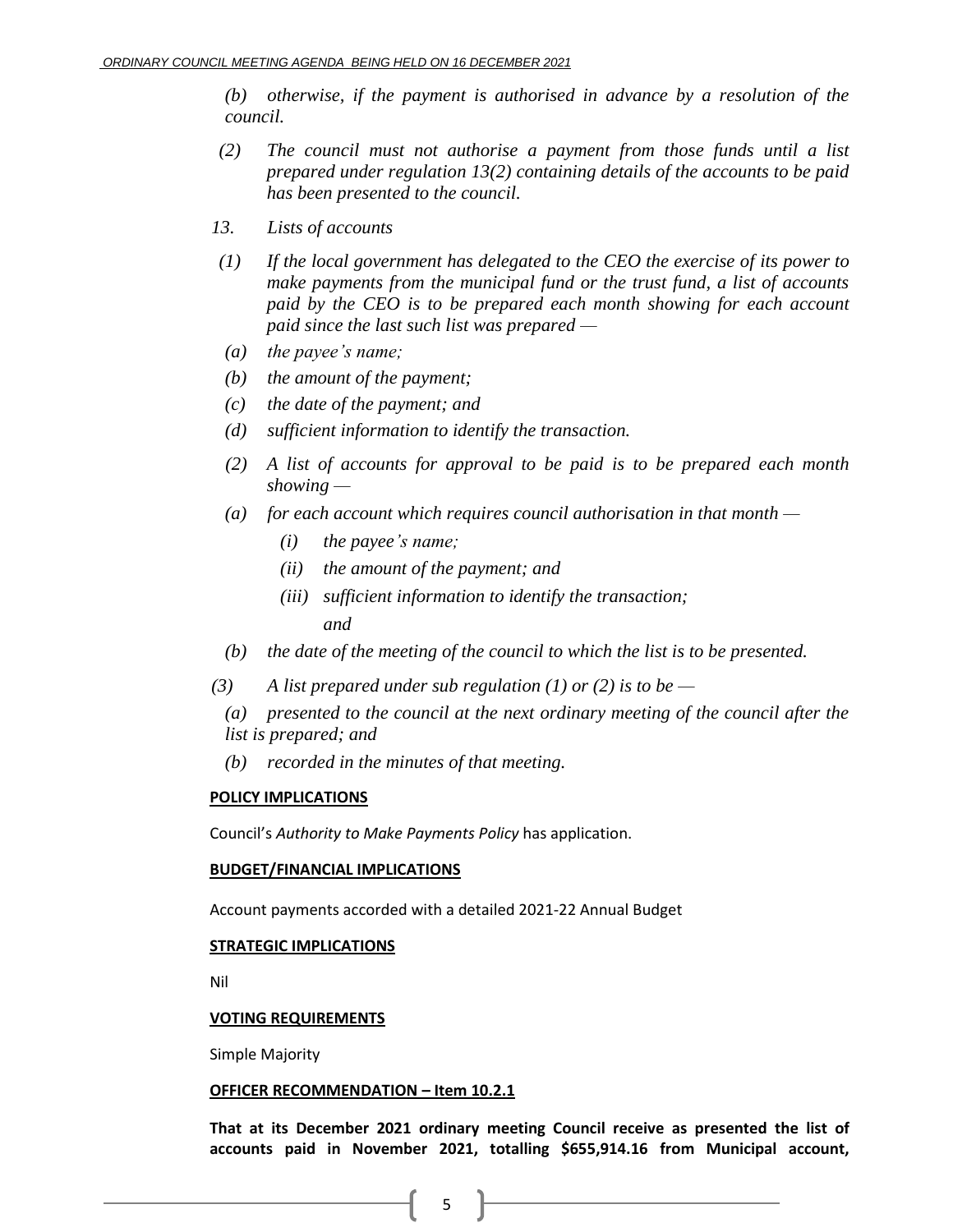**\$40,713.40 from Police Licensing account and \$11.62 from Boyup Brook Early Learning Centre account, as represented by:**

| <b>Municipal Cheques</b>             | 20541 - 20543       | S        | 240.00       |
|--------------------------------------|---------------------|----------|--------------|
| <b>Municipal Electronic Payments</b> | EFT11542 - EFT11686 |          | \$438,745.44 |
| <b>Municipal Direct Payments</b>     |                     |          | \$216,928.72 |
| <b>Police Licensing Payments</b>     |                     | <b>S</b> | 40.713.40    |
| <b>BBELC Payments</b>                |                     | S.       | 11.62        |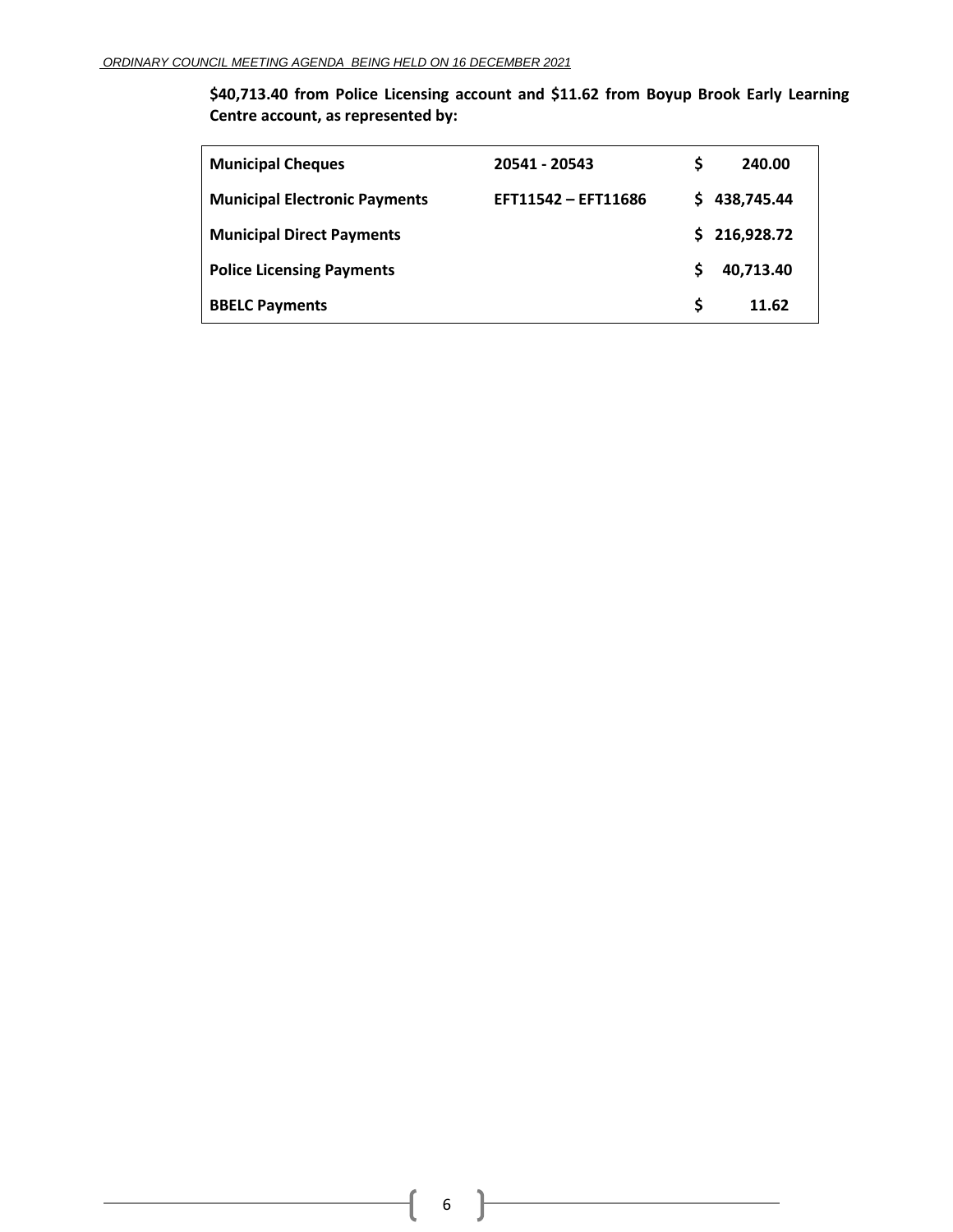### <span id="page-6-0"></span>**10.2.2 30 November 2021 Statement of Financial Activity**

| Location:                              | Not applicable                         |
|----------------------------------------|----------------------------------------|
| <b>Applicant:</b>                      | Not applicable                         |
| File:                                  | FM/10/003                              |
| <b>Disclosure of Officer Interest:</b> | None                                   |
| Date:                                  | 8 December 2021                        |
| <b>Authors:</b>                        | D Long - Finance Consultant            |
| <b>Authorizing Officer:</b>            | Dale Putland - Chief Executive Officer |
| Attachments:                           | Yes                                    |

*\_\_\_\_\_\_\_\_\_\_\_\_\_\_\_\_\_\_\_\_\_\_\_\_\_\_\_\_\_\_\_\_\_\_\_\_\_\_\_\_\_\_\_\_\_\_\_\_\_\_\_\_\_\_\_\_\_\_\_\_\_\_\_\_\_\_\_\_\_\_\_\_\_\_\_*

#### **SUMMARY**

The Monthly Financial Report for 30 November 2021 is presented for Council's consideration.

#### **BACKGROUND**

The Local Government Act 1995 and the Local Government (Financial Management) Regulations 1996 require local governments to prepare monthly reports containing the information that is prescribed.

The Regulations require local governments to prepare annual budget estimates and month by month budget estimates so that comparatives can be made to Year to Date (YTD) Actual amounts of expenditure, revenue and income, and materials variances can be commented on.

### **COMMENT**

The Shire prepares the monthly financial statements in the statutory format along with other supplementary financial reports consisting of:

- (a) Statement of Comprehensive Income by Function/Program;
- (b) Statement of Comprehensive Income by Nature/Type;
- (c) Statement of Financial Activity;
- (d) Summary of Net Current Asset Position;
- (e) Statement of Explanation of Material Variances;
- (f) Statement of Financial Position;
- (g) Statement of Cash Flows;
- (h) Detailed Operating and Non-Operating Schedules;
- (i) Statement of Cash Back Reserves; and
- (j) Loan Borrowings Statement.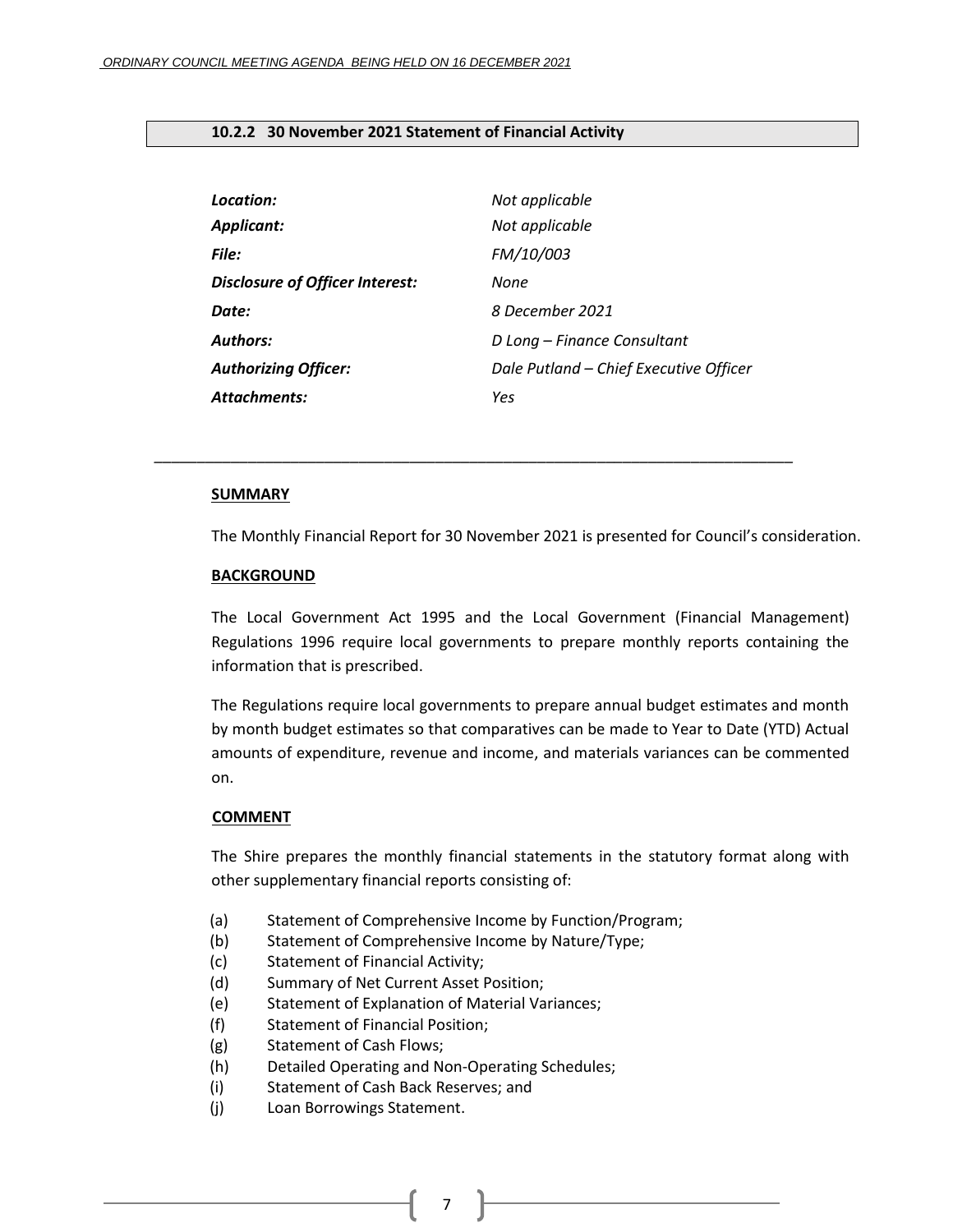At its budget meeting, Council adopted a material variance threshold of \$10,000 or 10%. For interpretation purposes, this means any variance at Function/Program level that is greater than 10% and exceeds \$10,000 in value is reported on and commentary is provided to explain the YTD budget estimate to YTD actual variance. The material variance is shown on the Statement of Financial Activity, in accordance with the *Local Government (Financial Management) Regulations 1996*.

The material variance commentary is now provided in a separate statement, called the Statement of Explanation of Material Variances. This statement categorises the variance commentary according to reporting Functions/Programs and groups the variances by Operating Revenue, Operating Expenditure, Non-Operating/Capital Revenue, and Capital Expenditure.

The Statement of Financial Activity as at 30 November shows a closing surplus of \$4,447,437.

### **CONSULTATION** – Nil

### **STATUTORY OBLIGATIONS**

Local Government Act 1995

Section 6.4–Specifies that a local government is to prepare such other financial reports as are prescribed.

Local Government (Financial Management) Regulations 1996:

- Regulation 34 states:
- (1) A local government is to prepare each month a statement of financial activity reporting on the sources and applications of funds, as set out in the annual budget under regulation 22(1)(d) for that month in the following detail:
	- (a) annual budget estimates, taking into account any expenditure incurred for an additional purpose under section 6.8(1)(b) or (c);
	- (b) budget estimates to the end of month to which the statement relates;
	- (c) actual amounts of expenditure, revenue and income to the end of the month to which the statement relates;
	- (d) material variances between the comparable amounts referred to in paragraphs (b) and (c);
	- (e) the net current assets at the end of the month to which the statement relates.

Sub regulations 2, 3, 4, 5, and 6 prescribe further details of information to be included in the monthly statement of financial activity.

### **POLICY IMPLICATIONS** – Nil

### **BUDGET/FINANCIAL IMPLICATIONS**

As presented in the attached reports.

### **STRATEGIC IMPLICATIONS** – Nil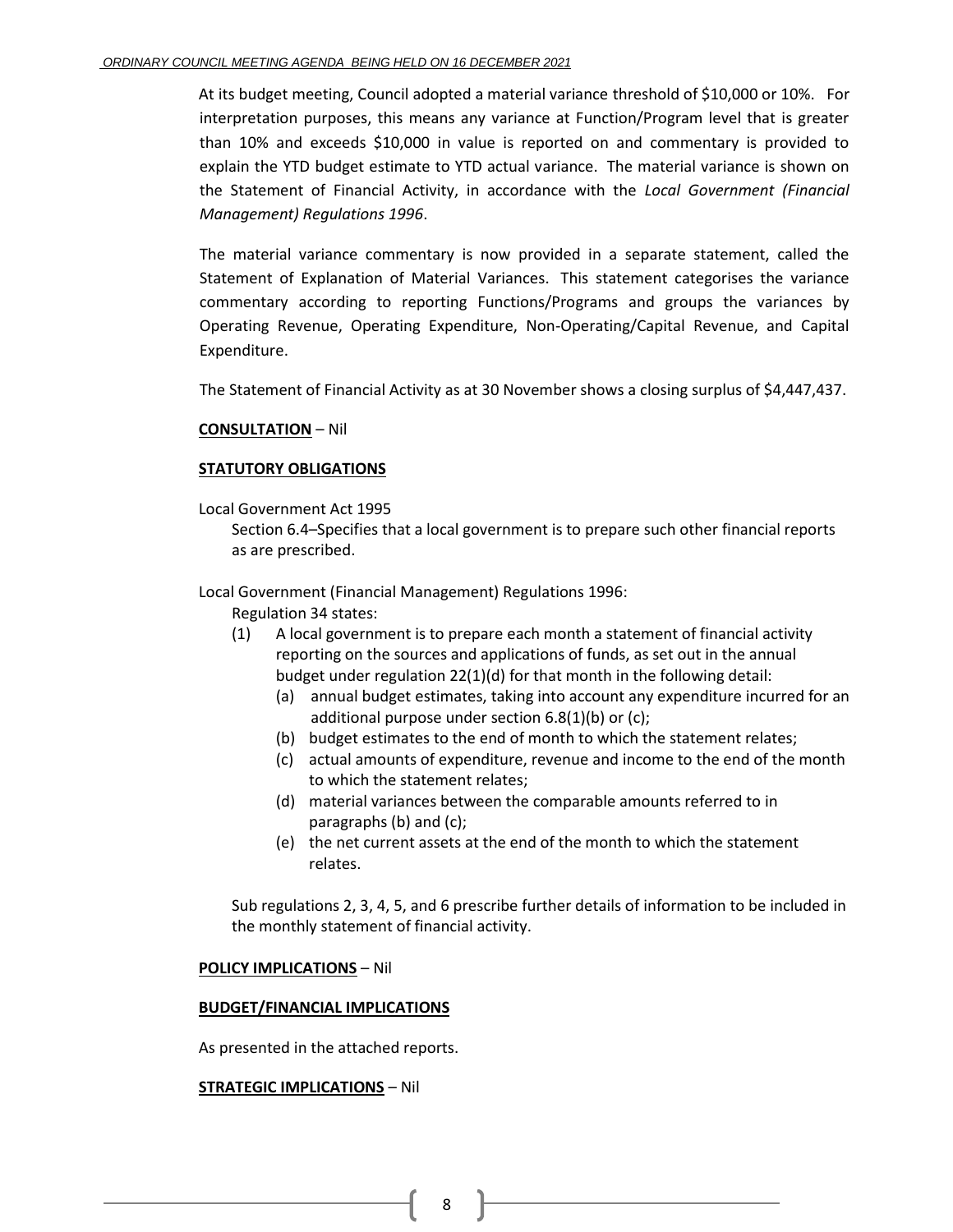#### **VOTING REQUIREMENTS**

Simple Majority

#### **OFFICER RECOMMENDATION – Item 10.1.2**

**That Council receive the Monthly Financial Report for 30 November 2021, as presented.**

### <span id="page-8-0"></span>**10.3 PLANNING**

<span id="page-8-1"></span>

|  | 10.3.1 Local Planning Policy - Tree Plantations Shire of Boyup Brook |  |  |  |  |
|--|----------------------------------------------------------------------|--|--|--|--|
|--|----------------------------------------------------------------------|--|--|--|--|

| Location:                              | Shire of Boyup Brook.                         |
|----------------------------------------|-----------------------------------------------|
| <b>Applicant:</b>                      | Shire of Boyup Brook.                         |
| File:                                  | CM/43/001                                     |
| <b>Disclosure of Officer Interest:</b> | None.                                         |
| Date:                                  | 13 December 2021                              |
| Author:                                | A. Nicoll, Town Planner.                      |
| <b>Authorizing Officer:</b>            | Dale Putland, Chief Executive Officer.        |
| <b>Attachments:</b>                    | Draft Local Planning Policy - Tree Plantation |
|                                        |                                               |

### **SUMMARY**

To request that Council adopt the attached Tree Plantation Policy for advertising for a period of 60 days prior to consideration for formal adoption by Council.

The purpose of the Tree Plantation Policy is to provide guidance to the Shire and applicants in determining the suitability of proposals for plantations in the Shire of Boyup Brook.

The objectives of the Tree Plantation Policy are to:

- 1. To ensure that Boyup Brook's economic and social wellbeing are not jeopardised by loss of population caused by the introduction of large-scale plantations.
- 2. To ensure that plantations are suitably equipped and have adequate measures to respond to fire outbreaks to prevent harm to the Boyup Brook community.

The policy seeks to protect the use of land for broadacre agriculture, by promoting plantations that are planted in blocks of 20ha or less and that are integrated into broadacre farming operations.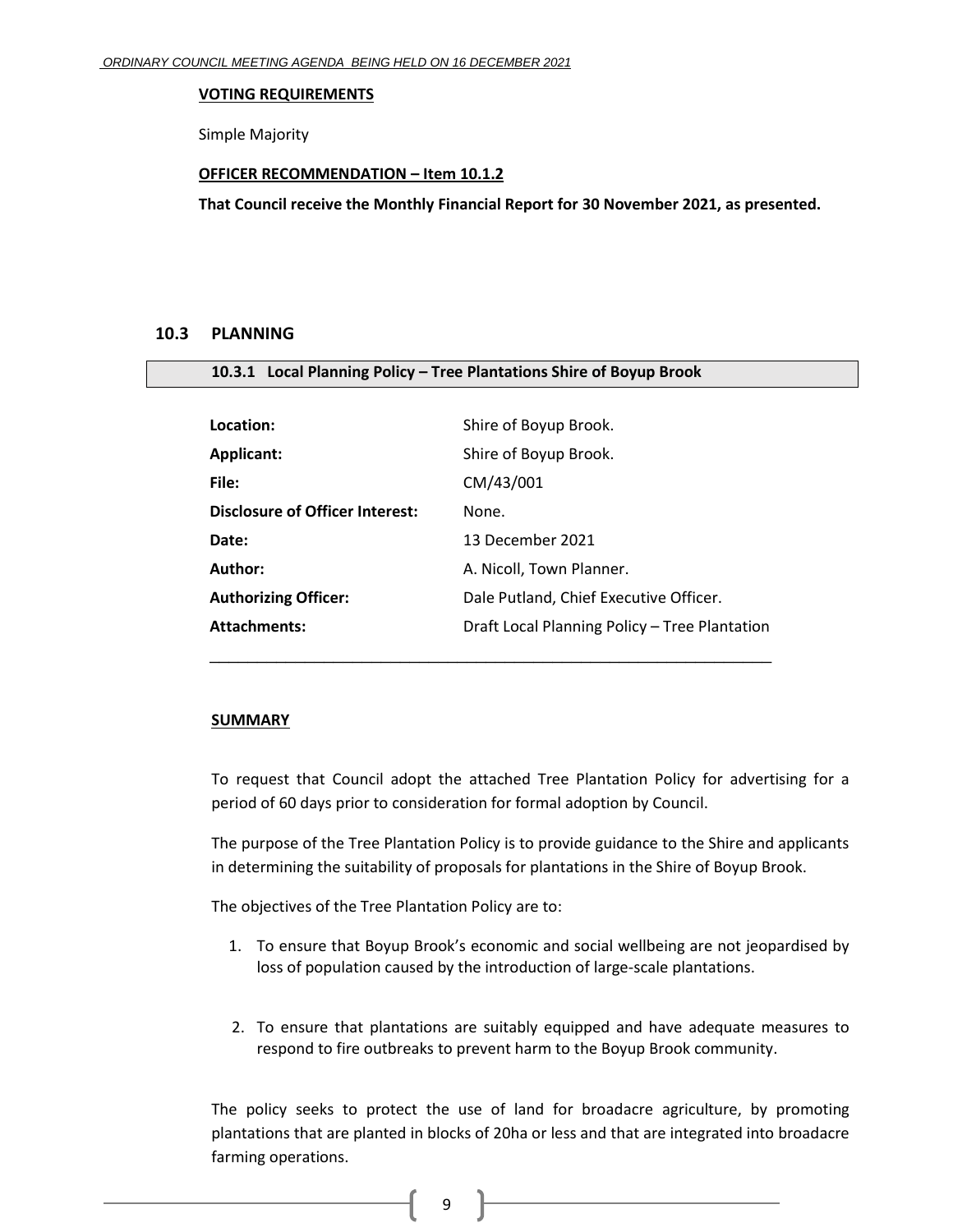#### **BACKGROUND**

The Federal and State Governments encourage plantations and tree planting generally for Carbon Reduction and for employment and environmental benefits. The Federal and State Governments plan to expand Australia's timber plantations by securing private agricultural land for broadacre plantations.

The Shire of Boyup Brook is genuinely concerned that the introduction of additional extensive tree plantations into the Shire or replacement of existing bluegum plantations will have predictable adverse social, environmental and economic impacts on the Boyup Brook community.

Hence the Shire's *Local Planning Scheme No.2* states:

*5.2.4 With a view to protecting the agricultural base of the District, Council shall discourage the wholesale planting of broadacre rural holdings for plantations and shall instead, encourage the diversification of rural activities.*

Recently, tree farming corporations have made inquiries on the position of the Council on the scheme standard *5.2.4*, which discourages the wholesale planting of broadacre rural holdings for plantations.

To provide additional clarity to applicants and assist Council in determining the suitability of proposals for tree plantations in the Shire of Boyup Brook, it is recommended that Council adopt a formal Tree Plantation Policy.

#### **COMMENT**

The draft Tree Plantation Policy has been prepared for the Council to adopt for final preparation and advertising. Post advertising, the policy will be presented to the Council for final review and adoption.

The draft Tree Plantation Policy reinforces the *Local Planning Scheme No.2* position, which is to discourage the wholesale planting of broadacre rural holdings for plantations and instead, encourage the diversification of rural activities.

The policy expands on the scheme position by outlining how the diversification of the rural activities should occur. The Policy recommends that trees are planted in areas of 20ha blocks or less and that sufficient area is maintained between the planted blocks for broadacre farming. The Policy also seeks to ensure that adequately trained and equipped firefighting personnel and equipment are stationed on site.

It is recommended that the Shire Council approve the preparation and advertising of the Tree Plantation Policy to provide guidance to developers on the intent of the scheme position (clause *5.2.4*), and ensure that the social, environmental and economic attributes of the municipality are maintained.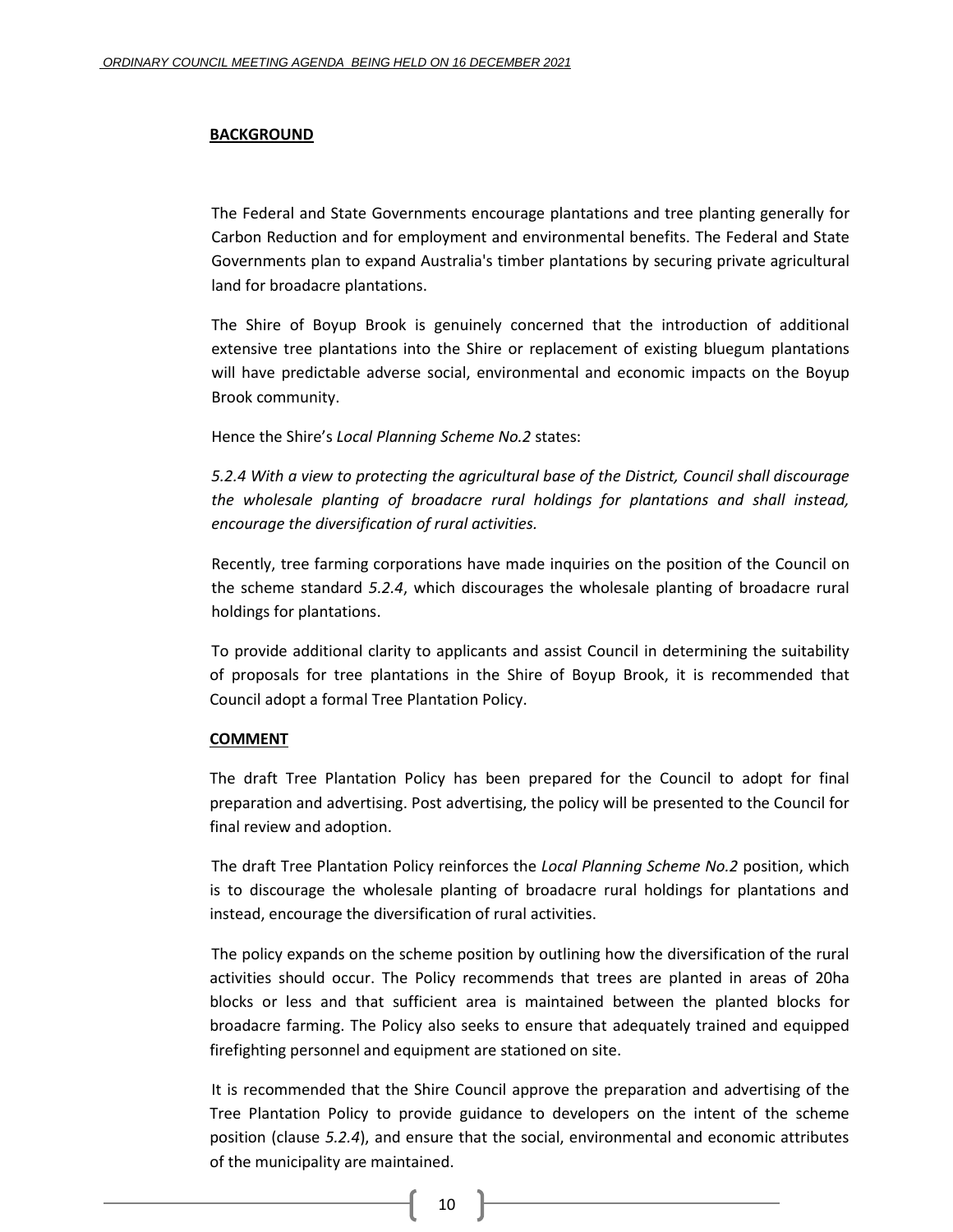#### **STATUTORY OBLIGATIONS**

The *Planning and Development (Local Planning Schemes) Regulations 2015, Division 2 — Local planning policies* states:

*3. Local planning policies* 

*(1) The local government may prepare a local planning policy in respect of any matter related to the planning and development of the Scheme area.* 

*(2) A local planning policy —*

*(a) may apply generally or in respect of a particular class or classes of matters specified in the policy; and* 

*(b) may apply to the whole of the Scheme area or to part or parts of the Scheme area specified in the policy*

*(3) A local planning policy must be based on sound town planning principles and may address either strategic or operational considerations in relation to the matters to which the policy applies.* 

*(5) In making a determination under this Scheme the local government must have regard to each relevant local planning policy to the extent that the policy is consistent with this Scheme.* 

The *Code of Practice for Timber Plantations in Western Australia* defines 'plantation' as follows:

*Plantation: a stand of trees of ten hectares (or as defined by the Local Government Authority), or larger, that has been established by sowing or planting of either native or exotic tree species selected and managed intensively for their commercial and/or environmental benefits. A plantation includes roads, tracks, and firebreaks.*

#### **POLICY IMPLICATIONS**

### **Local Planning Scheme No.2**

The Shire's *Local Planning Scheme No. 2*, states:

*3.3.4 'Plantation' is a use which Council, in exercising the discretionary powers available to it, may approve under this Scheme.*

#### *Schedule 1*

*plantation has the same meaning as in the Code of Practice for Timber Plantations in Western Australia (2006) published by the Department of Conservation and Land Management and the Australian Forest Growers.*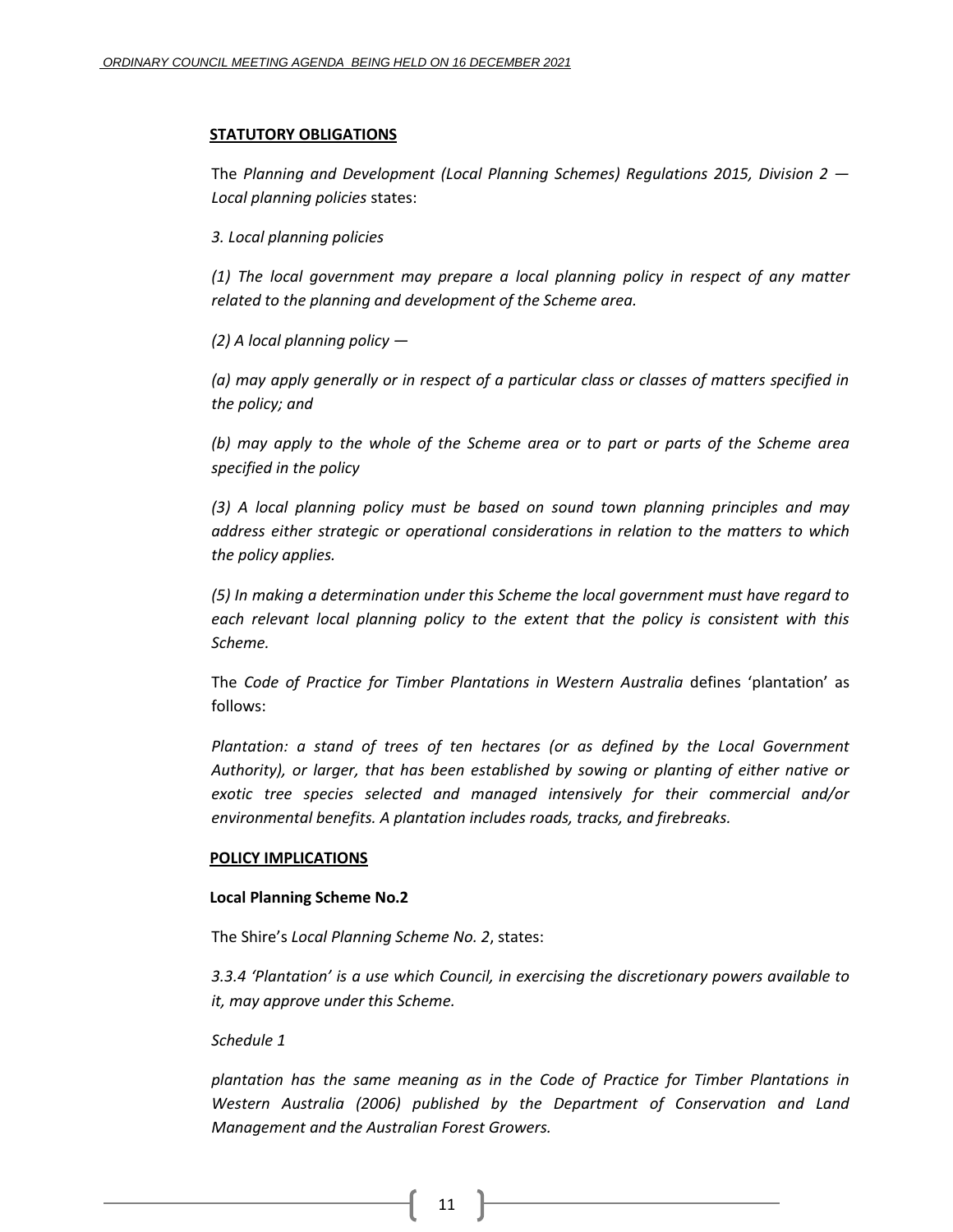*5.2.3 Council, in considering the granting of approval to plantations in the Rural Zone will take into account the landscape and amenity of the area and may refuse to grant approval for the planting of tree species which it does not consider to be appropriate for the area.*

*5.2.4 With a view to protecting the agricultural base of the District, Council shall discourage the wholesale planting of broadacre rural holdings for plantations and shall instead, encourage the diversification of rural activities.*

# *5.18 PLANTATION*

*In addition to those other matters contained in Clause 5.2, Council shall, in considering applications for 'Plantations', have regard to –*

*a) The Code of Practice for Timber Plantations in Western Australia;* 

*b) Council's Firebreak Order; and* 

*c) FESA's Guidelines for Plantation Fire Protection*

### **State Planning Policy 2.5: Rural Planning**

State Planning Policies provide the highest level of planning policy control and guidance in Western Australia. Prepared under Part 3 of the Planning and Development Act 2005. Relevant sections of *State Planning Policy 2.5: Rural Planning* are set out below:

# *4 POLICY OBJECTIVES*

*The objectives of this policy are to:* 

*(a) support existing, expanded and future primary production through the protection of rural land, particularly priority agricultural land and land required for animal premises and/or the production of food;* 

*(b) provide investment security for existing, expanded and future primary production and promote economic growth and regional development on rural land for rural land uses;*

# *5. POLICY MEASURES*

*The WAPC seeks to protect and preserve rural land for rural purposes including primary production, basic raw materials, regional facilities, and protection of biodiversity and landscape. Rural land accommodates a diverse range of land uses, primarily associated with primary production. There are also rural areas with suitable soils, climate, water (rain or irrigation) and access to services such that the land is considered to be high quality agricultural land. The intent of this policy is therefore to protect rural land and encourage a diversity of compatible rural land uses*

# *5.1 Protection of rural land and land uses*

*The WAPC will seek to protect rural land as a State resource by:*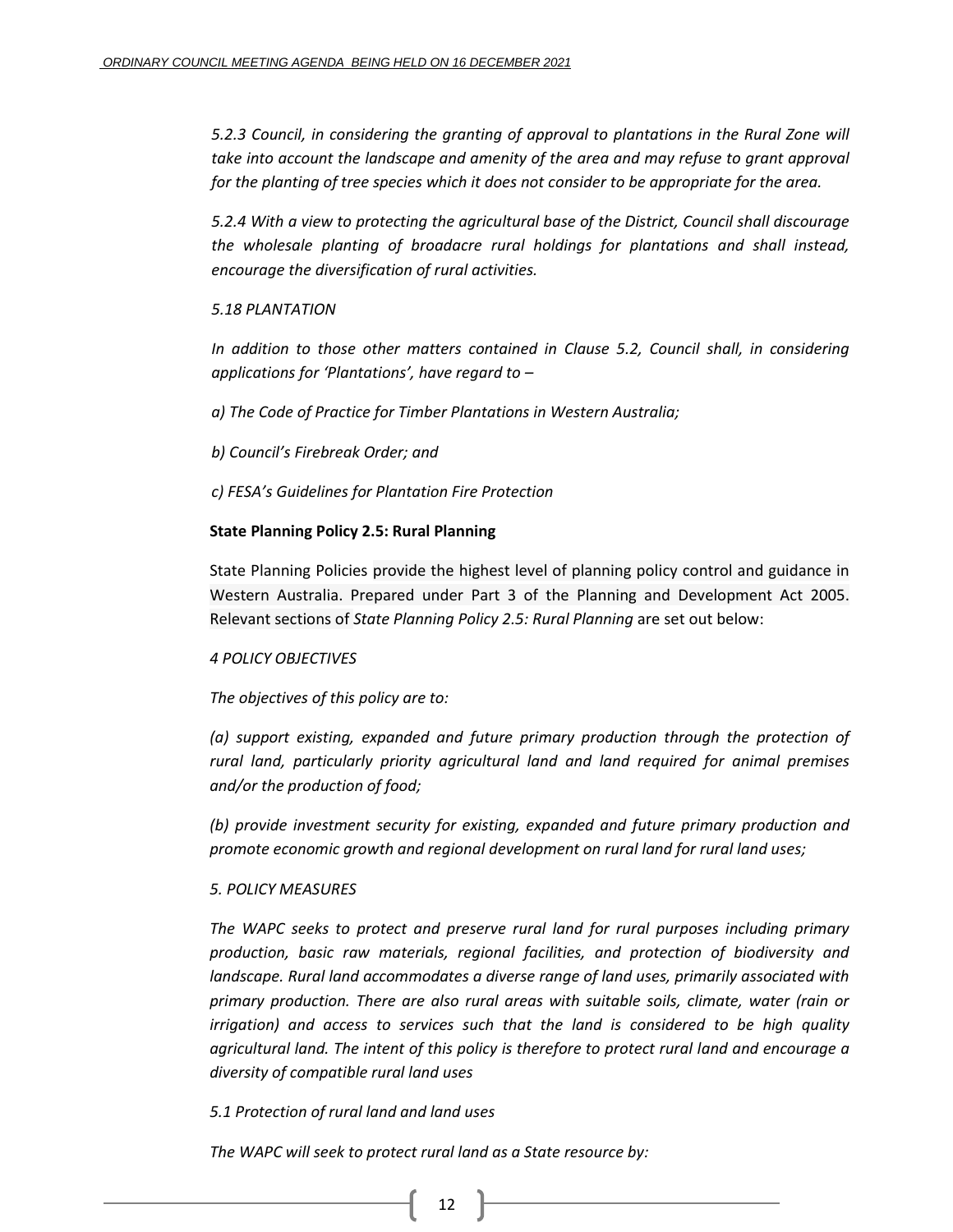*(a) requiring that land use change from rural to all other uses be planned and provided for in a planning strategy or scheme;* 

*(b) retaining land identified as priority agricultural land in a planning strategy or scheme for that purpose;* 

*(c) ensuring retention and protection of rural land for biodiversity protection, natural resource management and protection of valued landscapes and views;* 

*(d) protecting land, resources and/or primary production activities through the State's land use planning framework*

*g) comprehensively planning for the introduction of sensitive land uses that may compromise existing, future and potential primary production on rural land; and* 

*(h) accepting the impacts of well-managed primary production on rural amenity.*

# *5.6 Tree farming*

*(a) tree farming is supported and encouraged on rural land as a means of diversifying rural economies and providing economic and environmental benefit;*

*(b) tree farming should generally not occur on priority agricultural land;* 

*(c) tree farming should generally be a permitted use on rural land, except where development of a tree farm would create an extreme or unacceptable bushfire risk or when responding to specific local circumstances as identified in a strategy or scheme;* 

*(d) local governments should manage the location, extent and application requirements for tree farming in their communities through local planning strategies, schemes and/or local planning policies;* 

*(e) in planning for tree farming, local government considerations should include but are not limited to, potential bushfire risk, environmental and economic factors, water availability and recharge, visual landscape impacts, transport impacts of tree farming (where harvesting is proposed), planting thresholds, appropriate buffers, and location relative to conservation estates and sensitive land uses;* 

*(f) where tree farm proposals are integrated with farm management for the purpose of natural resource management and occupy no more than 10 per cent of the farm, the proposal should not require local government development approval; and* 

*(g) the establishment of tree farms does not warrant the creation of new or smaller rural lots*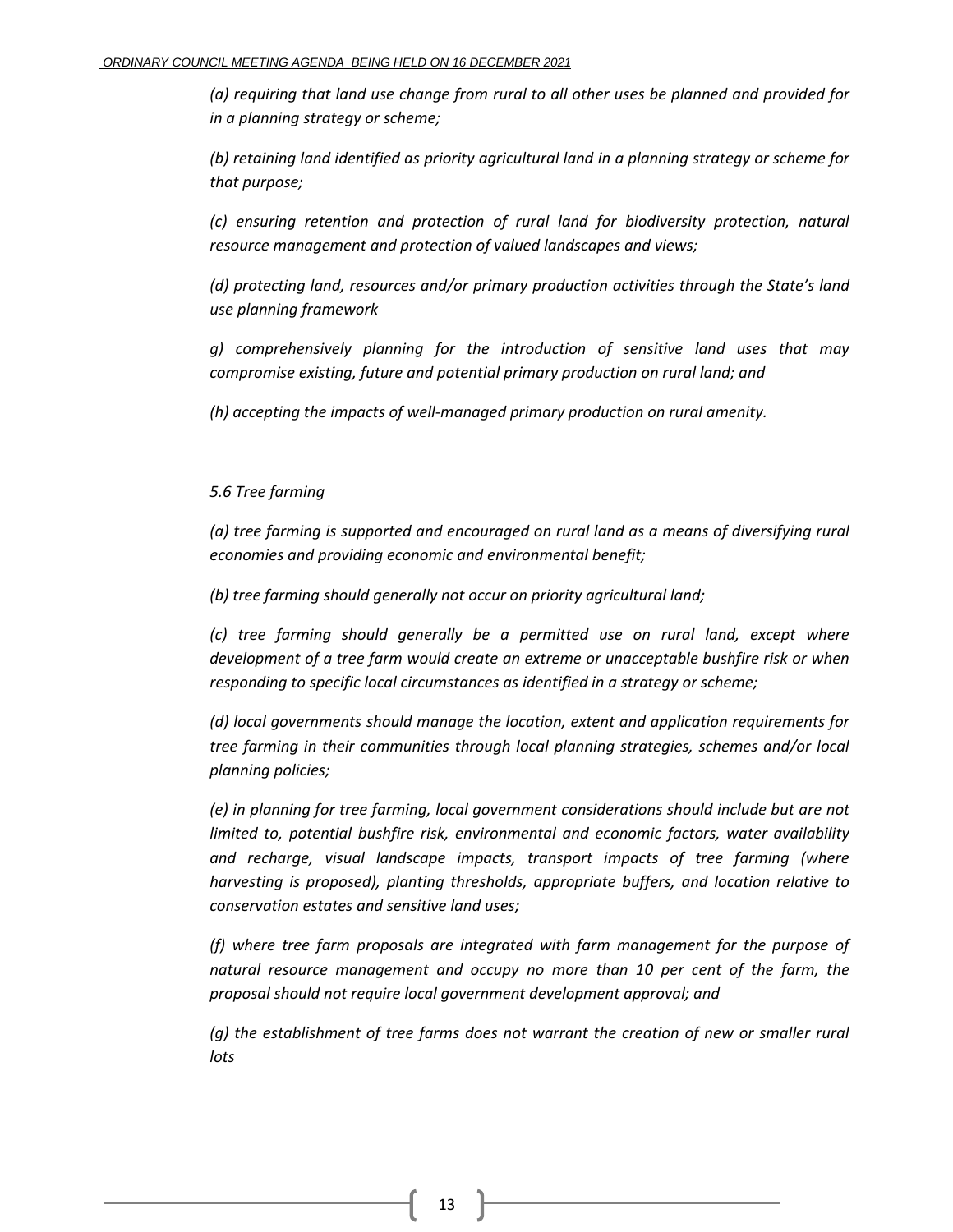### **CONSULTATION**

Consultation has been undertaken with the Chief Bushfire Officer and one other member of the Shire Bushfire X-ray team.

The *Planning and Development (Local Planning Schemes) Regulations 2015, Division 2 — Local planning policies* states:

*(1) If the local government resolves to prepare a local planning policy the local government must, unless the Commission otherwise agrees, advertise the proposed policy as follows —*

*(a) publish in accordance with clause 87 the proposed policy and a notice giving details of —*

- *(i) the subject and nature of the proposed policy; and*
- *(ii) the objectives of the proposed policy; and*
- *(iii) how the proposed policy is made available to the public in accordance with clause 87; and*
- *(iv) the manner and form in which submissions may be made; and*
- *(v) the period for making submissions and the last day of that period;*

*(b) if, in the opinion of the local government, the policy is inconsistent with any State planning policy, give notice of the proposed policy to the Commission;* 

*(c) give notice of the proposed policy in any other way and carry out any other consultation the local government considers appropriate.* 

*(2) The period for making submissions specified in a notice under subclause (1)(a)(v) must not be less than the period of 21 days after the day on which the notice is first published under subclause (1)(a).*

*(3) After the expiry of the period within which submissions may be made, the local government must —*

*(a) review the proposed policy in the light of any submissions made; and (b) resolve to —*

- *(i) proceed with the policy without modification; or*
- *(ii) proceed with the policy with modification; or*
- *(iii) not to proceed with the policy.*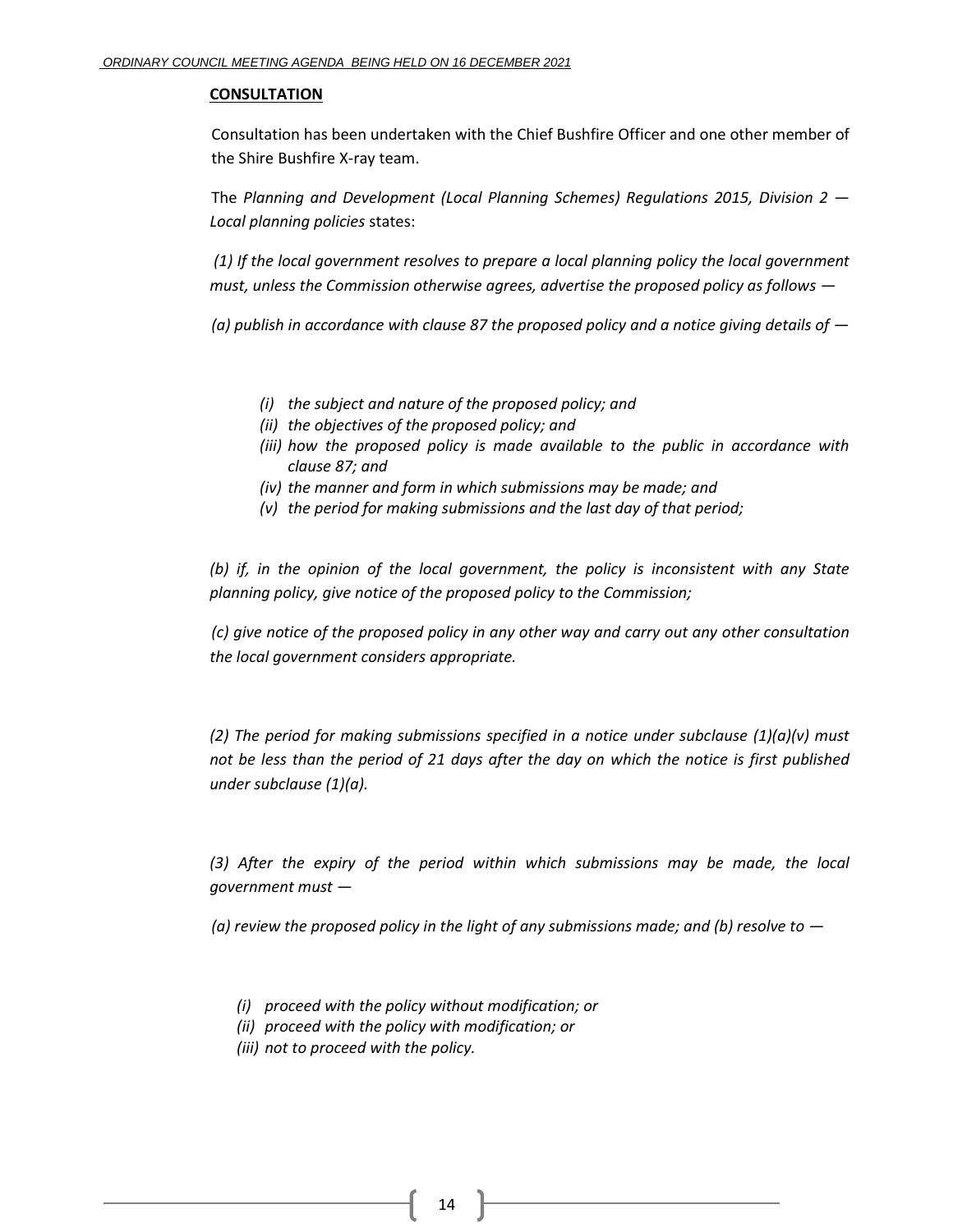*4. Procedure for making local planning policy* 

*(4) If the local government resolves to proceed with the policy, the local government must publish notice of the policy in accordance with clause 87.* 

*(5) A policy has effect on publication of a notice under subclause (4).* 

*(6) The local government must ensure that an up-to-date copy of each local planning policy made under this Scheme that is in effect is published in accordance with clause 87.* 

*(7) Subclause (6) is an ongoing publication requirement for the purposes of clause 87(5)(a).*

# **VOTING REQUIREMENTS**

Simple majority

# **OFFICER RECOMMENDATION – ITEM – 10.3.1**

- **1. That Council in accordance with Division 2 of the** *Planning and Development (Local Planning Schemes) Regulations 2015***, resolves to:**
	- **a) Prepare the Tree Plantation Policy (as set out as an attachment to this item); and**
	- **b) Advertise the Tree Plantation Policy, in accordance with the** *Planning and Development (Local Planning Schemes) Regulations 2015, clause 87 for a period of 60 days to allow sufficient time for consultation with the local community and other key stakeholders.*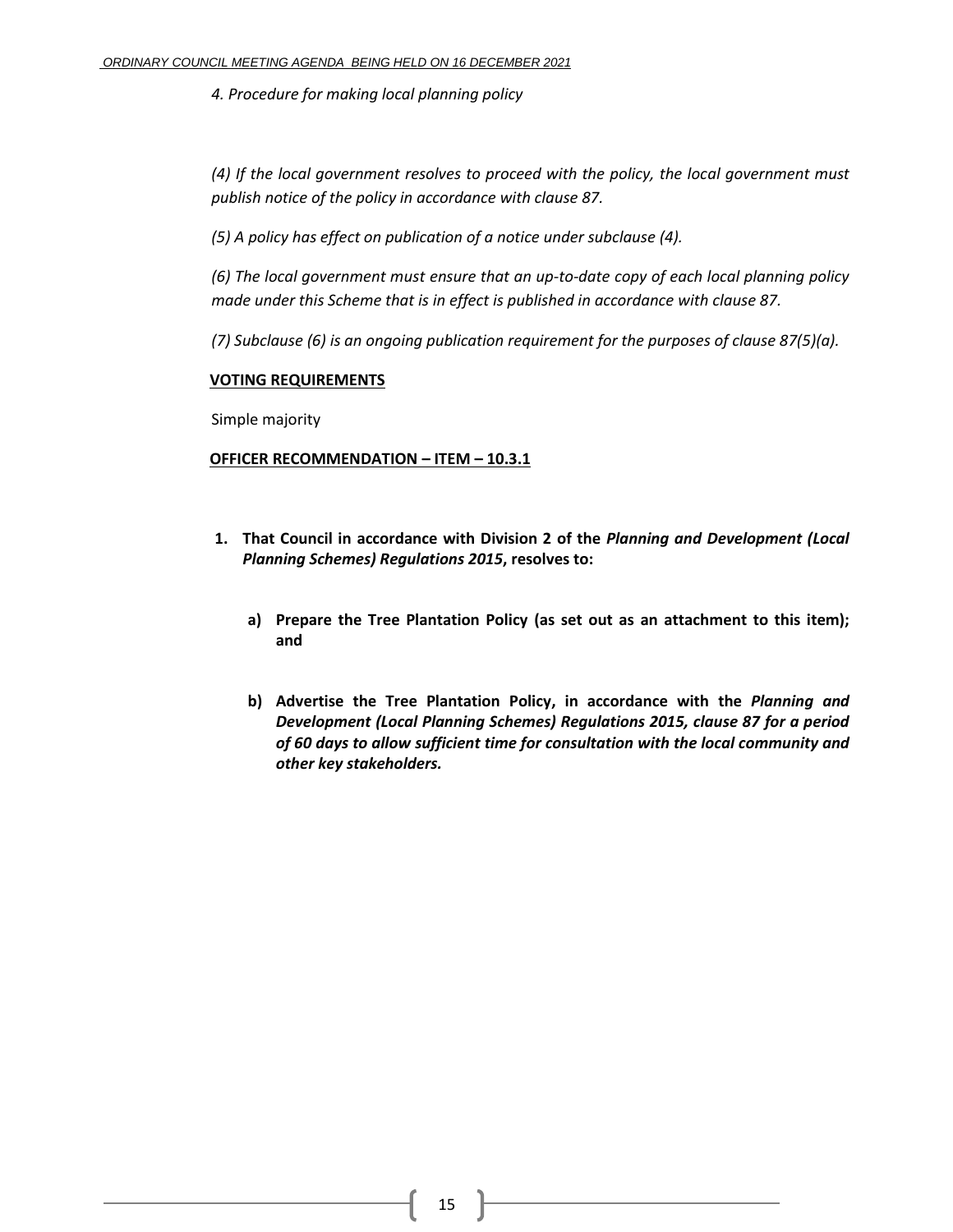#### <span id="page-15-1"></span><span id="page-15-0"></span>**10.4 CHIEF EXECUTIVE OFFICER**

#### **10.4.1 Development Assessment Panels – Local Government Nominations**

| Location:                       | N/A                                    |
|---------------------------------|----------------------------------------|
| <b>Applicant:</b>               | Nil                                    |
| Disclosure of Officer Interest: | Nil                                    |
| Date:                           | 12 November 2021                       |
| <b>Author:</b>                  | Maria Lane – Executive Assistant       |
| <b>Authorizing Officer:</b>     | Dale Putland - Chief Executive Officer |
| <b>Attachments:</b>             | <b>Nomination Form</b>                 |

\_\_\_\_\_\_\_\_\_\_\_\_\_\_\_\_\_\_\_\_\_\_\_\_\_\_\_\_\_\_\_\_\_\_\_\_\_\_\_\_\_\_\_\_\_\_\_\_\_\_\_\_\_\_\_\_\_\_\_\_\_\_\_\_\_\_\_\_\_\_\_\_\_\_\_\_\_\_

### **SUMMARY**

Correspondence has been received from the Director General, Development Assessments Panels requesting nominations of Councillors to become Development Assessment Panel (DAP) Members and Alternate (Deputy) Members.

Nominations were to be received by the Minister for Planning by 19 November 2021, however the Shire has been granted an extension to the end of December.

#### **BACKGROUND**

A Development Assessment Panel (DAP) is an independent decision-making body comprised of technical experts and elected local government members. These panels determine development applications made under local and region planning schemes, in the place of the original decision maker.

The DAP system came in to operation on 1 July 2011 in order to determine development applications that meet a certain threshold value. Each DAP comprises five members – three specialist members, one of which is the presiding member and two local government members.

Under Regulation 26 of the Planning and Development (Development Assessment Panels) Regulations 2011, the Shire of Boyup Brook is requested to nominate four elected members, comprising two 'Local Members' and two 'Alternative Local Members'. Appointments of current local government DAP members expire on 26 January 2022 and members whose term will be expiring will be eligible for re-consideration at this time.

Following receipt of all local government nominations, the Minister for Planning will consider and appoint all nominees for a two-year term, expiring on 26 January 2024. All appointed local members will be placed on the local government member register and advised of DAP training dates and times. It should be noted that training is a mandatory requirement before members can sit on a DAP and determine applications. Local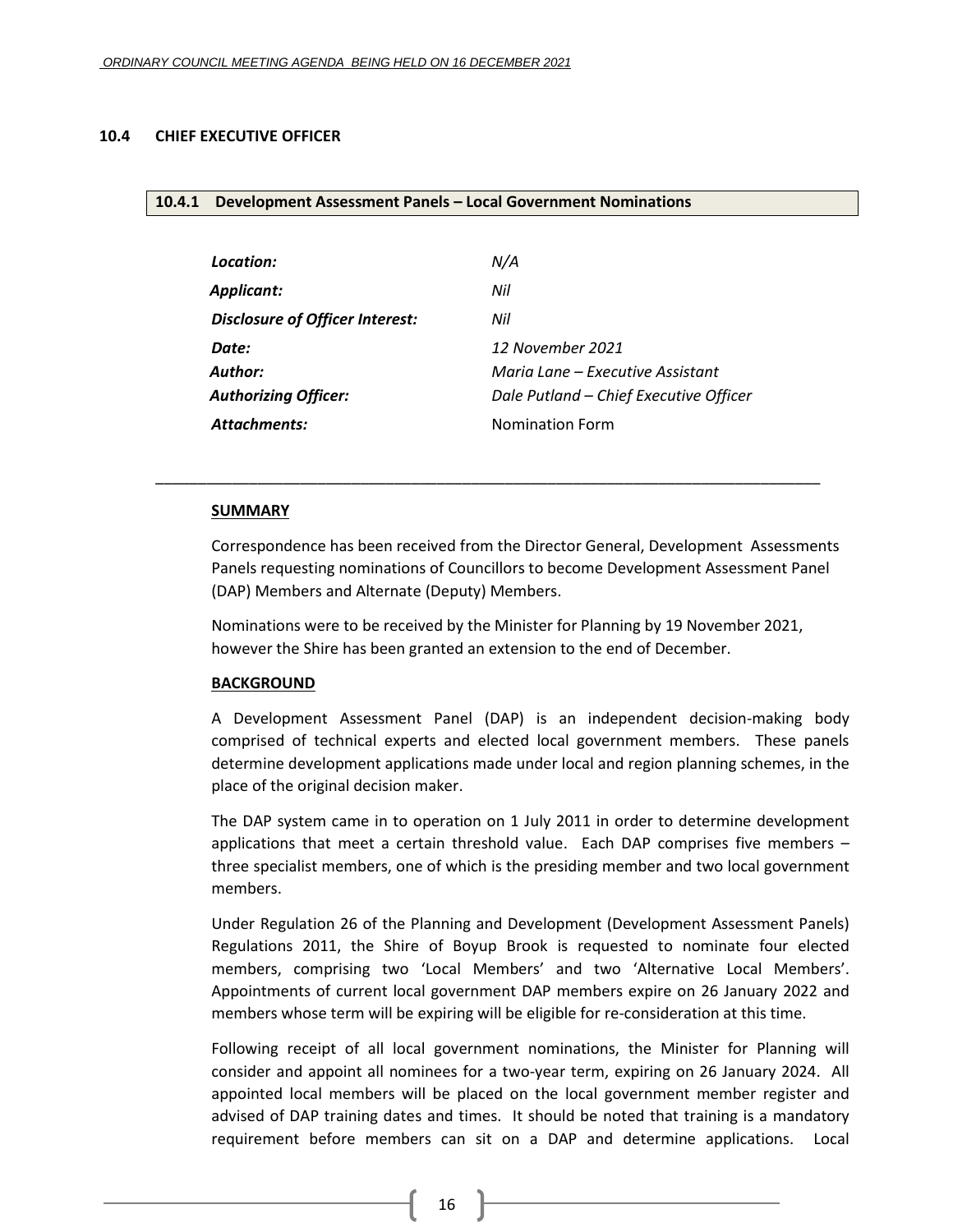government representatives who have previously been appointed to a DAP and have received training are not required to attend further training.

Local government elections may result in a change to local DAP membership if current Councillors, who are DAP members, are not re-elected. In this instance the local government will need to re-nominate for the Minister's consideration and appointment.

### **COMMENT**

Nil

# **STATUTORY OBLIGATIONS**

Section 26 of the Planning and Development (Development Assessment Panels) Regulations 2011 state the following:

- 1. The Minister must cause to be established and maintained a register of local government members of DAPs.
- 2. Subject to sub regulations (4), the register must include the names of 2 members of the council of each local government of a district for which a DAP is established.
- 3. Whenever it is necessary to include a member of a council of a local government on a local government register under sub regulation (2), the Minister must –
	- a) in writing, request the local government to nominate a member of the council of the local government for inclusion of the register; and
	- b) unless sub regulation (4) applies, include on the register the name of the person nominated.
- 4. If, within 40 days after the date on which the Minister makes a request under sub regulation (3) or such longer period as the Minister may allow, the local government fails to nominate a person for inclusion on the local government register in accordance with the request, the Minister may include on the register as representative of the local government a person who –
	- (a) is an eligible voter of the district of the local government; and
	- (b) the Minister considers has relevant knowledge or experience that will enable that person to represent the interests of the local community of that district.
- 5. For the purposes of sub regulation (4) (a) a person is an eligible voter of a district if that person is eligible under the *Local Government Act 1995* section 4.29 or 4.30 to be enrolled to vote at elections for the district.

### **POLICY IMPLICATIONS** - Nil

### **BUDGET /FINANCIAL IMPLICATIONS**

There are no budget implications for the Shire of Boyup Brook as DAP members are paid by the Development Assessment Panels for meeting attendance and training.

# **STRATEGIC IMPLICATIONS** - Nil